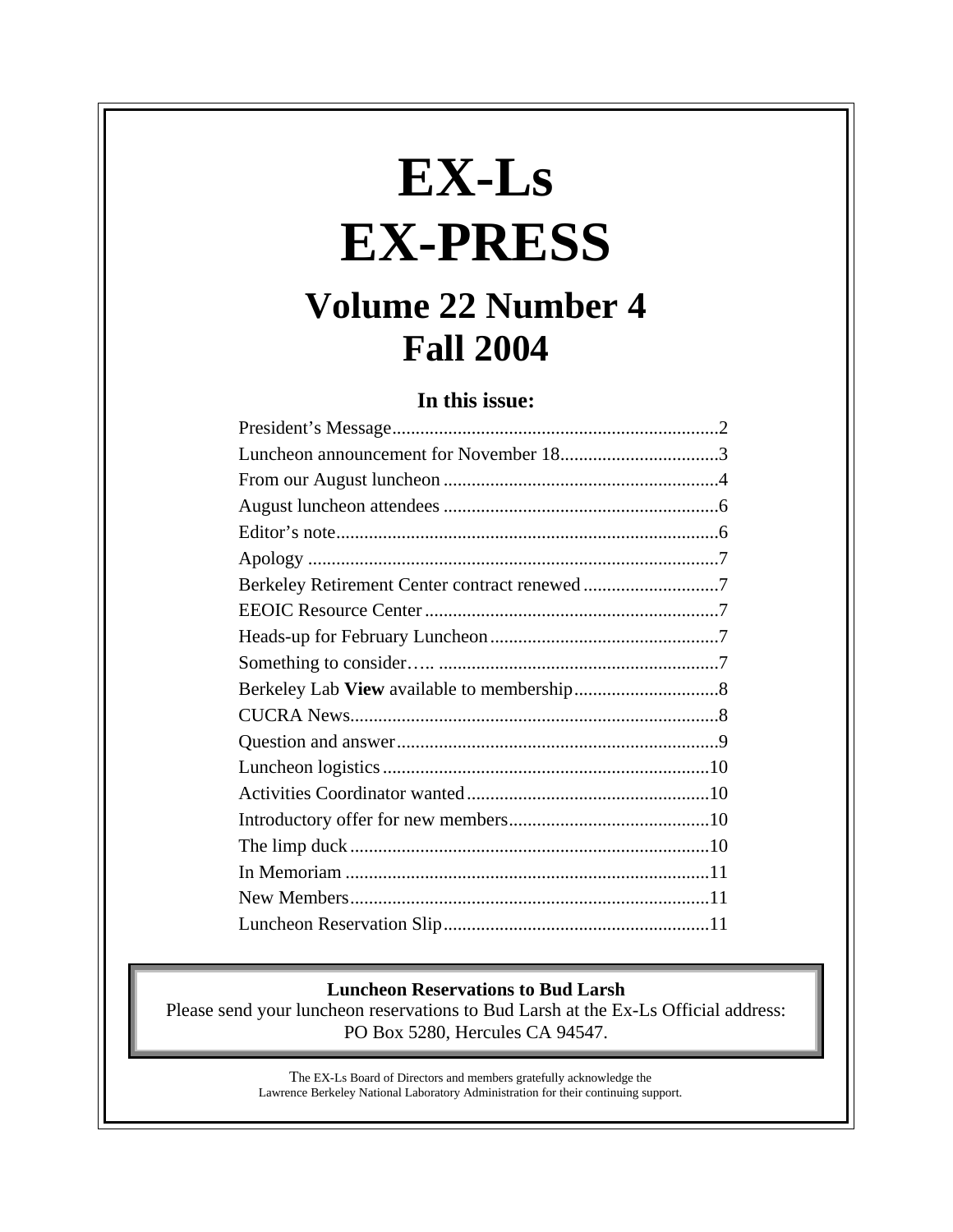Volume 22 #4: Fall 2004 (Published October 2004)

#### **PRESIDENT'S MESSAGE Sig Rogers**

Alas, the year is drawing to a close as is my term as President. This is my last President's Message. It has been an exciting year for Cindy and me with lots of travel and adventure including Hawaii, the UK, a cruise to the Northern European Capitols and two trips to Virginia. Next year will be different as we are seriously trying to break ground in Buffalo Junction, Virginia, in spring. We hope to spend lots of time on-site hopefully making sure things go right.

I want to sincerely thank all of this year's board members and LBL retirees for all their help. We've had great speakers, good food, and interesting table talk. I want to especially thank Bud Larsh for keeping us solvent and Dave Stevens for writing it all down in the Newsletter. Thank you Gene Binnall for those speakers, Eleanor Dahl for the board meeting minutes, Inge Henle (Activities Chair emerita) along with new helpers Myrna Binnall and Maxine Adams, and Tom Beales, our current chief negotiator with Spenger's. Thanks also to Bob Fulton and Tom Beales, our representatives at the Council of U.C. Retirees Associations. (CUCRA). Thanks also to Webmaster Richard Baker, and to Nominating Committee Chair John Kadyk for securing this year's slate of officers. Thanks to Bob Birge for his tireless effort securing Lab Funding for the U.C. Retirement Center. Last, but not least, thank you, Terry Powell and Reid Edwards, for spearheading the support we get from LBNL.

For 2005 the slate of proposed officers has Gene Binnall for our new President, John Kadyk first Vice President, Janis Dairiki second Vice President. Continuing to carry the torch into 2005 are Secretary Eleanor Dahl and Treasurer Bud Larsh. Our Activities Chair is a work in progress, but continues to function well with volunteer support from helpers Myrna Binnall, Maxine Adams, and Tom Beales

Please check the CUCRA News item, which contains excerpts from Tom Beales's report of the most recent meeting. It put my mind at ease about retirement plan funding. I was concerned that with the current business trend to not support retirement systems, that UC might also seize upon that idea as a great cost savings tool. Michelle French, Executive Director of Human Resources and Benefits Policy, stated that it wouldn't happen at U.C. with their system of actuarial prefunding on an accrual basis. This is good news as the thought of receiving a diminished retirement and having to go back to work was pretty overwhelming.

### **A Special Note**

Some time ago I wrote Dr. Steven Chu, the Laboratory's sixth Director, telling him about the EX-Ls, our lunches and speaker programs and asking him if he would speak at one of our lunches. He has agreed to speak at our February 17, 2005, lunch. I verified today that we are still on his calendar.

I look forward to seeing you all on November  $18<sup>th</sup>$  and again in February.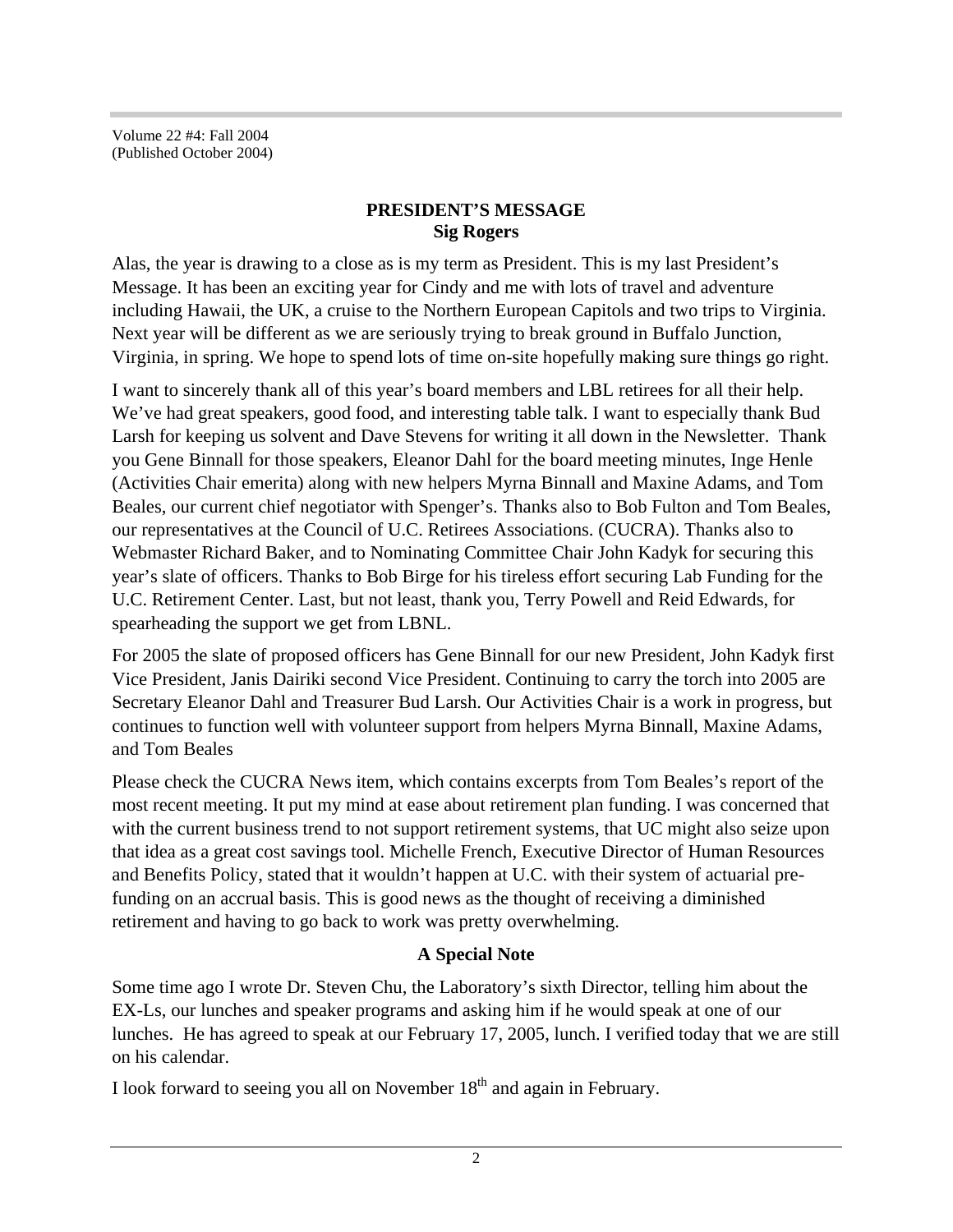

#### **2004 Fall Lunch**

**Date: Thursday, November 18, 2004**

- **Where: Spenger's Fresh Fish Grotto 1919 Fourth St. Berkeley**
- **Time: No-host Bar: 11:30 AM Lunch Served: 12:00 Noon**
- **Speaker: Iain S. Walker, Environmental Energy Technologies Division**
- **Subject: A Sticky Situation: Everything you want to know about duct tape**
- **Menu: Bay Shrimp Louie Salad (with cup of chowder) Salmon (with dinner salad) Flatiron Steak w/mushroom demi-glaze (with dinner salad)**
- **Cost: \$18 per person (PREPAID)**
- **Reservations: Payable to EX-Ls. Send to Bud Larsh PO Box 5280 Hercules, CA 94547**

**Spenger's management policy makes it absolutely imperative that they receive reservations by November 12, 2004**

**(Reservation slip on last page)**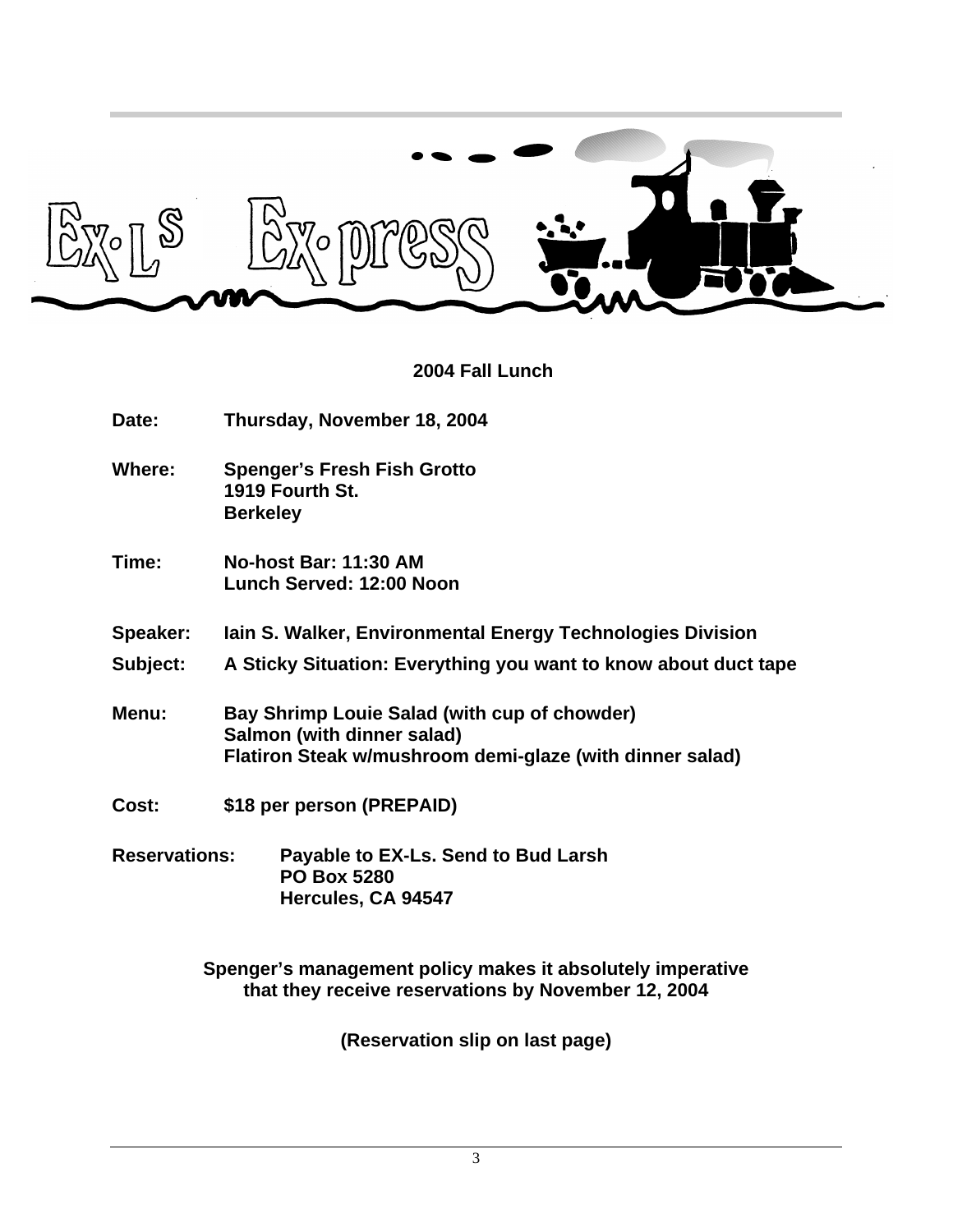#### **From our August lunch**

*Reported by Gene Binnall, EX-Ls First Vice-President: Our speaker for the August 19<sup>th</sup>* Luncheon was George Reyes, Director of the Facilities Division at LBNL. His topic, "The Laboratory's Long Range Development Plan" (LRDP), a document prepared for the UC Regents and designed to guide the Laboratory's development for the next 20 years, through 2025.

As Director of the Facilities Division, George manages more than 275 employees with a budget of \$50 million, nearly 10% of the Lab's annual Budget. He is responsible for facilities planning, design and construction of new facilities, maintenance and operation of existing facilities, all utilities, and numerous other activities including bus service, cafeteria, fleet, and receiving/ stores/transportation. The Facilities Division is also responsible for developing and implementing the Long Range Development Plan (LRDP) for the Laboratory. A summary of George's presentation follows:

The Laboratory is a DOE facility, interdisciplinary with collaborative research. We have 17 divisions, four national user facilities, a \$500 million operating budget, 4200 employees, and 1.76 million square feet of support and research facilities. The Long Range Development Plan tries to look ahead and match the vision of science with the needs in terms of staff population and facilities, and to support that population as it grows. We are planning for a growth of 1100 employees in the next 20 years.

Now that we are moving into contract competition, we are making an effort to identify and build upon our linkages with the University of California campuses—not just Berkeley, but all of the campuses that we partner with. The goal is to strengthen the role of the Lawrence Berkeley Laboratory as "the research campus" of the University. We are managed by the University of California, and we are located on land owned by the Regents, which makes us unique among the three UC managed DOE laboratories. Our proximity to the Berkeley campus, our joint appointments, and our graduate students provide strong support for this goal. From a historical perspective, this is the nation's oldest national laboratory. It was founded in 1931 by Ernest Lawrence as the Radiation Laboratory, and officially moved to the hill site in 1940.

The LRDP is a UC document, not a Department of Energy document, and it's something that we are required to do for the Regents, as is every UC campus. It provides the Regents with information about where we are going as an institution in the next 20 years, both in the physical sense and in the environmental sense. This document is linked to the research programs and embodies the Laboratory's visions and goals, and the need for growth and expansion. In our planning, the key research areas focused on are: physics and cosmology, life sciences and health, material and physical biosciences, computing sciences, and energy and environment.

Over the next 20 years, we plan to add a million gross square feet of new and replacement construction. Our actual net growth will be 800,00 square feet, because we need to demolish more than 250,000 square feet of existing building space. Among the structures currently slated for demolition are buildings 25 and 10. We have also been asked to expect \$80 million over a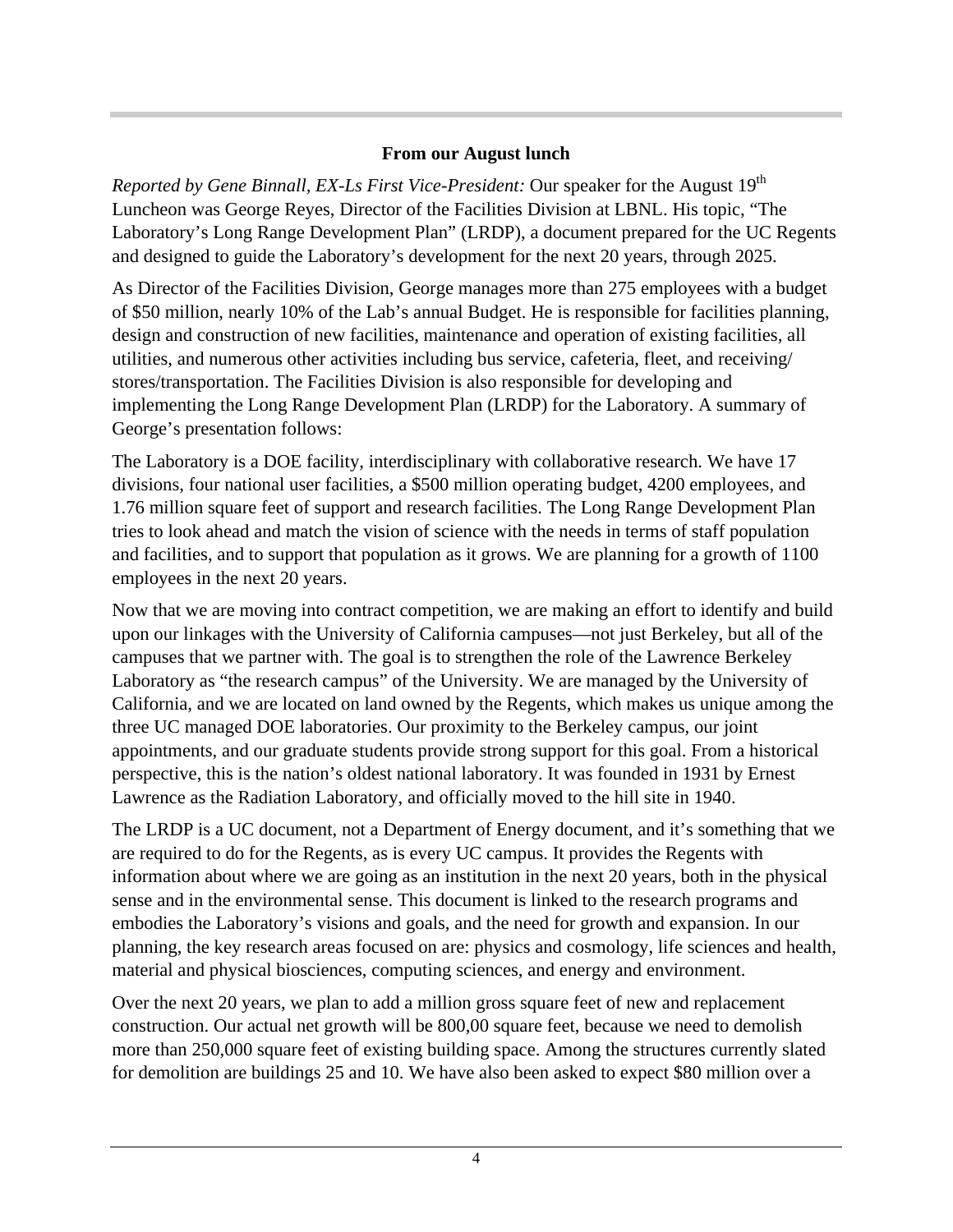four-year period beginning in FY06 to remove what's left of the Bevatron, which sits on the most prime building space for new facilities at the Laboratory.

One of the most exciting and innovative concepts in the design of research facilities is the "research cluster". The concept is to try to collect scientific affinities into compact geographical areas so that we can eliminate the fragmentation that occurs when Divisions are dispersed over a wide area. For example, there is emphasis on a multi-building Life Sciences cluster conveniently located in close proximity to the Molecular Foundry. With the cluster concept, the new buildings will have utility and service access corridors from the back, so that we can turn the front of the buildings into areas of linkage so that people can flow from building to building unencumbered by having to dodge trucks and torn-up pavement. The goal is to try to create more of a campuslike feel in the buildings and in the passages between buildings where accidental beneficial encounters can occur.

Other exciting projects that we have on board include a proposed ALS User Support building and a User Housing Facility. The ALS User Support building will be located behind the Advanced Light Source at the present site of building 10. This is a DOE funded building intended to provide setup and staging areas for users of the ALS beam lines. Construction is to start in FY08. The User Housing Facility will be a multistory small compact hotel between the cafeteria and the ALS. We are currently looking at a model that would have 60 to 70 rooms. It will be a self-supporting facility. The university has committed in concept to lend us the money (approximately eight million dollars) to construct this facility, with the debt service on the loan to be paid for by the users. We hope to rent the rooms for about \$70 a night.

We have also proposed a 60,000 square foot, four-story Research Office building with a conference center on top, to be located just inside the Blackberry Canyon gate with a stunning view of the bay from the glass enclosed conference center. For convenient access, the top floor will be on the same level as an entrance to the Building 50 complex. This Research Office building is one of several buildings being considered by the Regents for funding as part of their commitment to the Laboratory.

Other building projects include the Molecular Foundry (a user facility for the design, synthesis and characterization of nanoscale materials), which is currently under construction. Not yet funded is the LUX (Linac-based Ultrafast  $\underline{X}$ -ray source) accelerator targeted for the Old Town area behind the ALS. A computational research facility, currently titled the Theory and Computation Building, is planned to be a 140,000 square foot building built in two 70,000 square foot sections on the site of the Bevatron's old External Proton Beam (EPB) hall. This will enable us to bring the NERSC supercomputing facility back up to the hill from the present Oakland site as well as to expand for the next generation of supercomputing. It will also contain approximately 350 offices to enable us to consolidate computing sciences and other functions, helping to ease to congestion in the Building 50 complex. This building will also be proposed to the Regents for funding support. Other proposed projects for the Regents include a 100,000 square foot building intended to house the new cancer research consortium in the Life Sciences cluster, and a building to showcase the Energy and Environmental Building Technologies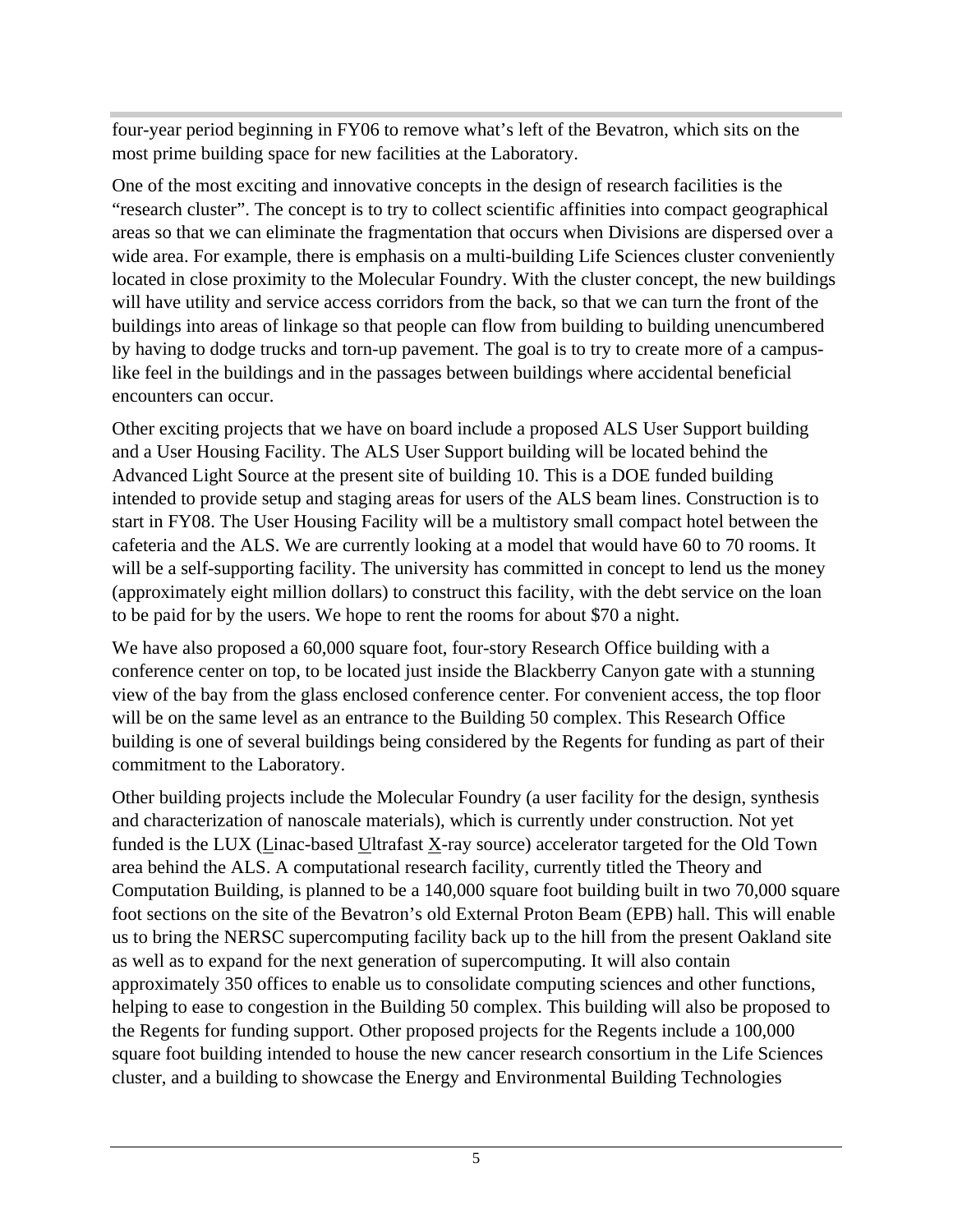component, which has received worldwide exposure for cutting edge efficient energy usage. In addition, four different sites have been proposed for parking structures.

The LRDP is currently on track to go to the Regents the later part of the '05 calendar year. We are partnering very closely with the campus on LRDP issues. The Berkeley campus LRDP is scheduled to go to the Regents sometime in January or February 2005, and LBNL is scheduled to come out in the spring of 2005 with a public release of the Draft LRDP documents for review and comments. We encourage all of you to review these documents and provide us with your input, and to attend the public meetings. Your support is needed.

You can go to the following LBNL web sites for additional information:

http://www.lbl.gov/Community/LRDP/

http://www.lbl.gov/Community/LRDP/faq.html

*Luncheon Attendees:*

| <b>Maxine Adams</b>      | Per & Eleanor Dahl     |
|--------------------------|------------------------|
| Al Amon                  | Janis & Ned Dairiki    |
| <b>Bob Avery</b>         | Jack & Darlene Fran    |
| <b>Bill Baker</b>        | Frank & Maxine Ga      |
| Dick Baker               | <b>Bill Gilbert</b>    |
| Winnie Baker             | Lee Glasgow            |
| Josephine Barrera        | Abe & Marjorie         |
| <b>Tom Beales</b>        | Glicksman              |
| <b>Bill Bigelow</b>      | Roger Hughes           |
| Gene & Myrna Binnall     | John & Ann Kadyk       |
| Bob & Elizabeth Birge    | Joseph Klems           |
| Igor Blake               | Ralph Kujala           |
| Dick Burleigh            | <b>Bud Larsh</b>       |
| Geores & Katie Clevenger | <b>Branko Leskovar</b> |
| Buttner                  | Ken Lou                |
|                          |                        |

s & Ned Dairiki & Darlene Franck  $k \&$  Maxine Garnier Gilbert Glasgow & Marjorie Glicksman er Hughes  $&$  Ann Kadyk ph Klems h Kuiala Larsh ko Leskovar Lou<sub>L</sub> Katherine Lucas

Donald & Bertha Miller Bob Mortiboy Fred Perry Conway Peterson Terry Powell Don Prestella Ellie & Gwen Ralph Adair & Lois Roberts Sig & Cindy Rogers Elmer Silva Robbie & Mary Smits Dave & Sally Stevens Speaker George Reyes & guests Kyle Perry and Rich McClure

#### **Editor's Note**

Table Talk seems to have lapsed into silence; if you miss it, it's up to you to help revive it. If you can't attend lunch and have anything you'd like to say to the membership, send it along. If it's not scurrilous, obscene, or a blatant sales pitch, we'll print it. Letters, articles, and ideas for articles may be submitted via e-mail (david\_stevens@comcast.net or stevens@lmi.net) or snailmail to Dave Stevens, 1107 Amador Ave, Berkeley, CA 94707, or even telephone (510-524- 2904). Further along in this issue you will note another hobby suggestion from Anton Acker. *NOTE: The deadline for newsletter submittals is 10 days after the preceding Board meeting. See the back page for meeting dates.*

dfs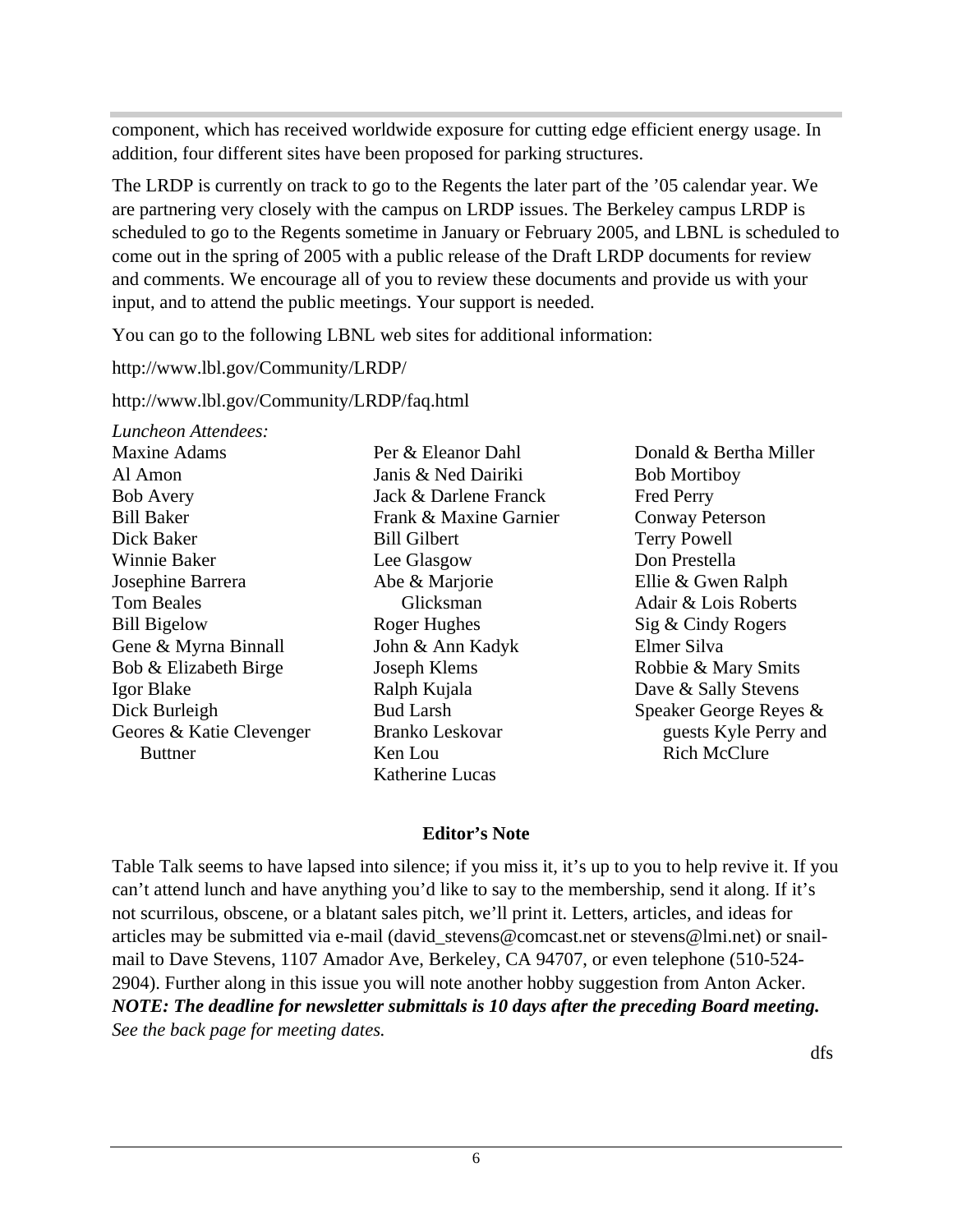#### **Apology**

I misspelled Sam Villa's name in the July *In Memoriam* box. I apologize for any resultant confusion or distress. [dfs]

#### **Berkeley Retirement Center**

The Lab has signed a two-year contract to continue the participation of former Lab employees in the programs of the Center. You should already be receiving the Center's quarterly newsletter, *The CenterPiece*. If not, you should contact the Center at 2 Boalt Hall #7200, Berkeley, CA, 94720-7200, 510-642-5461, ucbrc@berkeley.edu. For an overview of the programs and benefits they offer, visit their website at http://thecenter.berkeley.edu. Note that you need a Retirement Center ID card to take advantage of their offerings. The card is free and can be obtained by contacting the Center either in person or electronically.

#### **EEOIC Resource Center established in Livermore**

The EEOIC (Energy Employees Occupational Illness Compensation) program has established a resource center in Livermore to provide current and former employees with information about the program and to assist possible claimants prepare the necessary materials. EEOIC is a joint DOE/DOL program to provide compensation to energy employees (and their eligible survivors) who have suffered certain illnesses as a result of exposure to radiation, beryllium, silica, or other toxic substances. Kris Neely of the Livermore center will attend the November luncheon to provide an introduction to the program and be available after lunch to answer questions. You may also contact Kris directly at the Energy Employee Compensation Resource Center, 2600 Kitty Hawk Road Suite 101, Livermore CA 94551, 925-606-6302 (or 1-866-606-6302), e-mail california.center@eh.doe.gov.

### **Good News and Bad News for the February Luncheon**

The good news is that Laboratory Director Chu has agreed to be our speaker for the February luncheon. The bad news is that it will probably cost more. This is not Dr. Chu's fault. Spenger's has already raised their banquet prices, and it's only our contractual agreement that allows us to hold the line in November. Since the contract expires at the end of the year, we expect that next year's prices will be increased by a dollar or two.

#### **Something to consider Anton Acker**

It's football season; sew what? For retired L.A. Rams legend Rosie Greer, it means time to tackle his cross stitching. Some years back, the rugged member of the Ram's "Fearsome Four" defensive line made headlines by coming out of the closet, so to speak, and revealing that his hobby was cross-stitching, thus breaking the stereotype-image of spinster-stitchers.

With the Fall and Winter approaching, this may be a good time for you to also consider trying your hand at a new hobby, like cross-stitching. It is very inexpensive and the results for both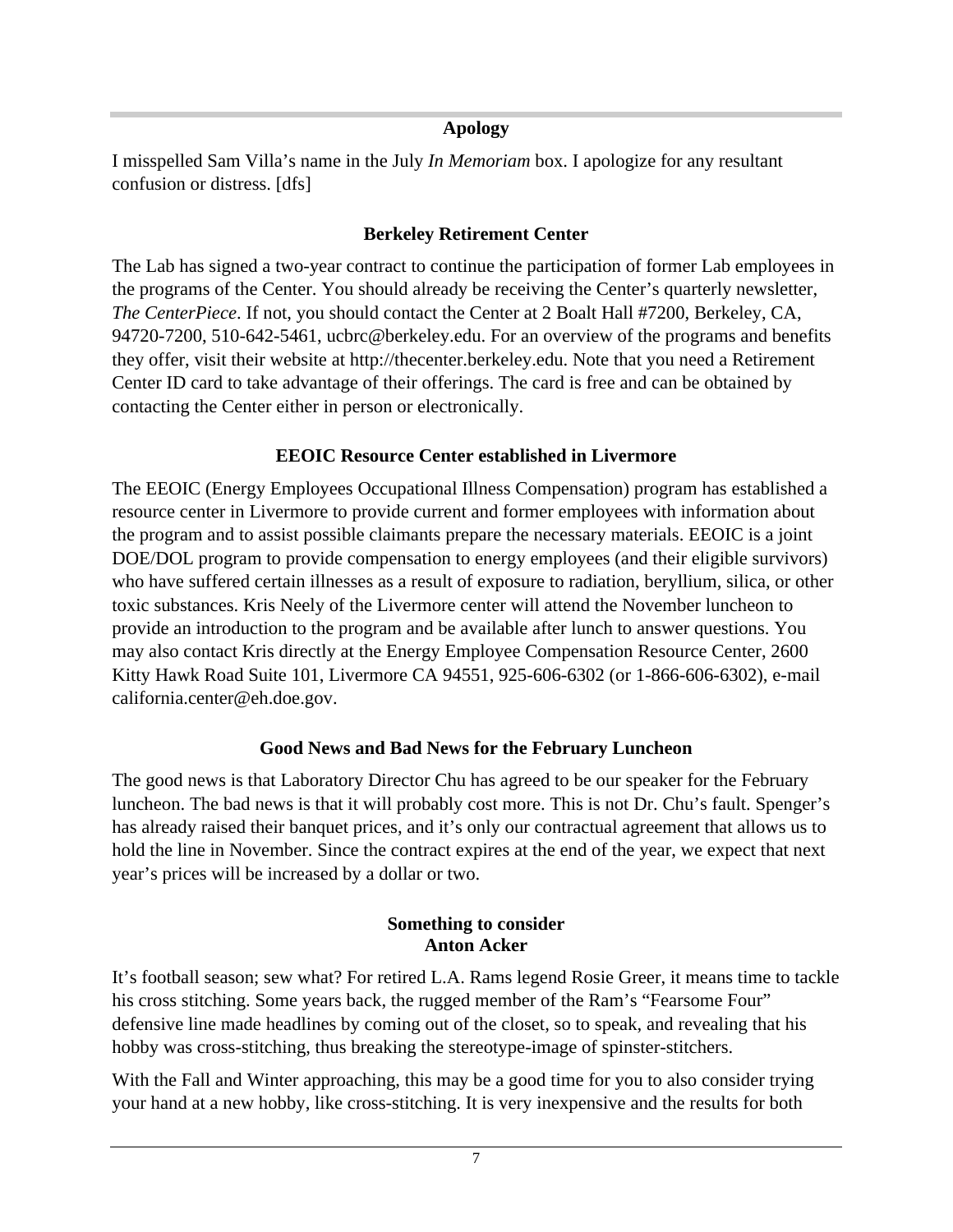beginner and master are impressive. The next time you visit Wal-Mart or a craft-store like Michaels, check out their cross-stitch department. You will find low-cost kits that provide everything you need to get started. You can also find accessories, such as large needles, magnifying glasses, etc., that will make this hobby accessible even to those with diminished eyesight or physical impairments.

If you want a real challenge, you can even find shareware programs that create useable, but intricate, patterns from your favorite digital-photos.

Numerous articles have pronounced the many health benefits this hobby. It is pleasantly relaxing; keeps your fingers and wrists active; and helps keep your mind nimble and focused. A good starting point for basic information is www.Cross-Stitching.com

Remember that it is time to enjoy your retirement and try new hobbies.

### *Berkeley Lab View* **available**

All members of Ex-Ls are entitled to receive a complimentary copy of the *Berkeley Lab View*, the newsletter that looks a great deal like the *Currents* used to look, but is less concerned with the Lab calendar. (That function has been taken over by the Lab's daily e-mail.) If you have not been receiving the View—and would like to do so—please contact the Lab's Community Relations Office, 415-486-7292.

## **News from CUCRA**

There is good news on two fronts: As Sig noted in the President's Message, the UC Retirement Program remains fully funded despite the University's over-all belttightening, and there are two positive developments with respect to health-care: Firstly, costs will not go up in the coming year, and in fact will decline slightly for most retirees with Medicare. And secondly, beginning in January it will be possible to drop out of a UC health plan (if, for example, you have access to a less expensive plan through a family member) and rejoin at a future open enrollment period. These changes, and several other open enrollment matters, are discussed in the October issue of *New Dimensions*, the Benefits newsletter for UC retirees. (If you have not received your copy, you should request one from the UC Customer Service Center, 1-800-888-8267.) (IF you would like a copy of Tom Beales's complete report, please let me know and I'll send you a copy. [dfs])

The following is not breaking news, but might possibly be of interest: If you are interested in travel opportunities that might not be generally available, you should contact the CUCRA Travel Interest Group. Their most recent offering was a 20-day tour of Australia and New Zealand. You may get information on available trips from Rosemary Norling (Rnorling@ ucsd.edu).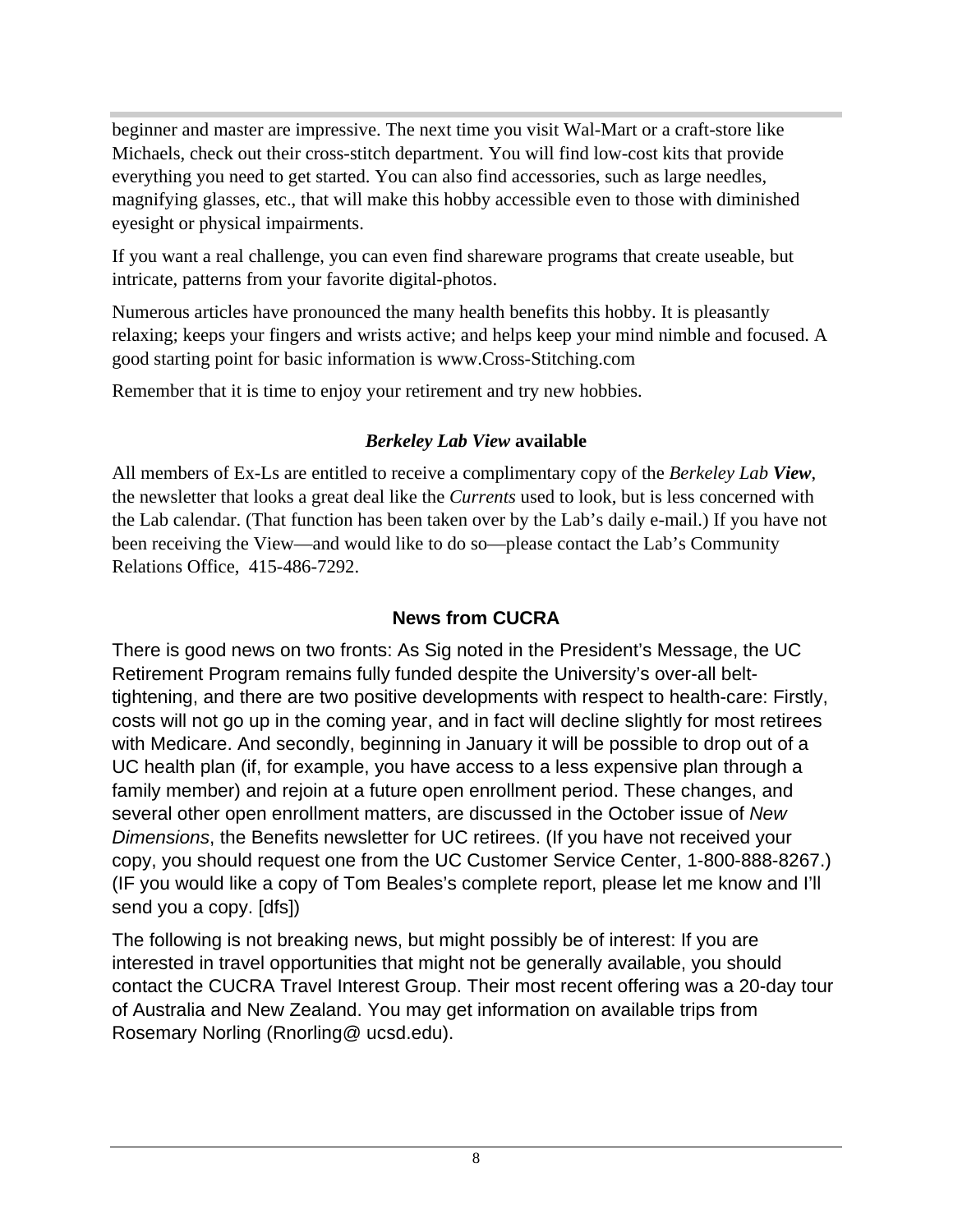#### **Question and answer**

I recently picked a new primary care physician. After two visits and exhaustive lab tests, he said I was doing "fairly well" for my age. A little concerned about that comment, I couldn't resist asking him if he thought I'd live to be 90. The following dialogue ensued:

--Do you smoke tobacco or drink beer or wine?

-- No, I never smoked or drank.

--Do you eat rib-eye steaks and barbecued ribs?

--No, I've heard that all red meat is very unhealthy.

--Do you spend a lot of time in the sun, like playing golf / sailing / ballooning / motorcycling / rock climbing?

--No, I can't say that I do.

--Do you gamble, drive fast cars, or fool around? --No, I have never done any of those things.

--Then why the hell do you want to live to be 90?

#### **I Love to Live**

Today, dear Lord, I'm 80, and there's much I haven't done; I hope, dear Lord, you'll let me live until I'm 81. But if I haven't finished all by then I want to do Please arrange to let me stay until I'm 82. So many places still to go, so very much to see, Do you think that you could find a way to make it 83? The world is changing very fast, there is so much in store I'd like it very much to live until I'm 84… And if by then I'm still alive, I'd like to stay to 85! More planes will be up in the air, so I'd really like to stick And see what happens to the world when I turn 86. I know, dear Lord, it's much to ask, (and it must be nice in heaven) But I'd really like to stay down here until I'm 87. I know by then I won't be fast, and sometimes will be late, But it would be very pleasant to be around at 88. I will have seen so many things, and had a wonderful time, I'm sure that I'll be willing to leave at 89. (Maybe.) Just one more thing I'd like to say, dear Lord, I thank you kindly, If it doesn't put you out too much, I'd love to live past 90.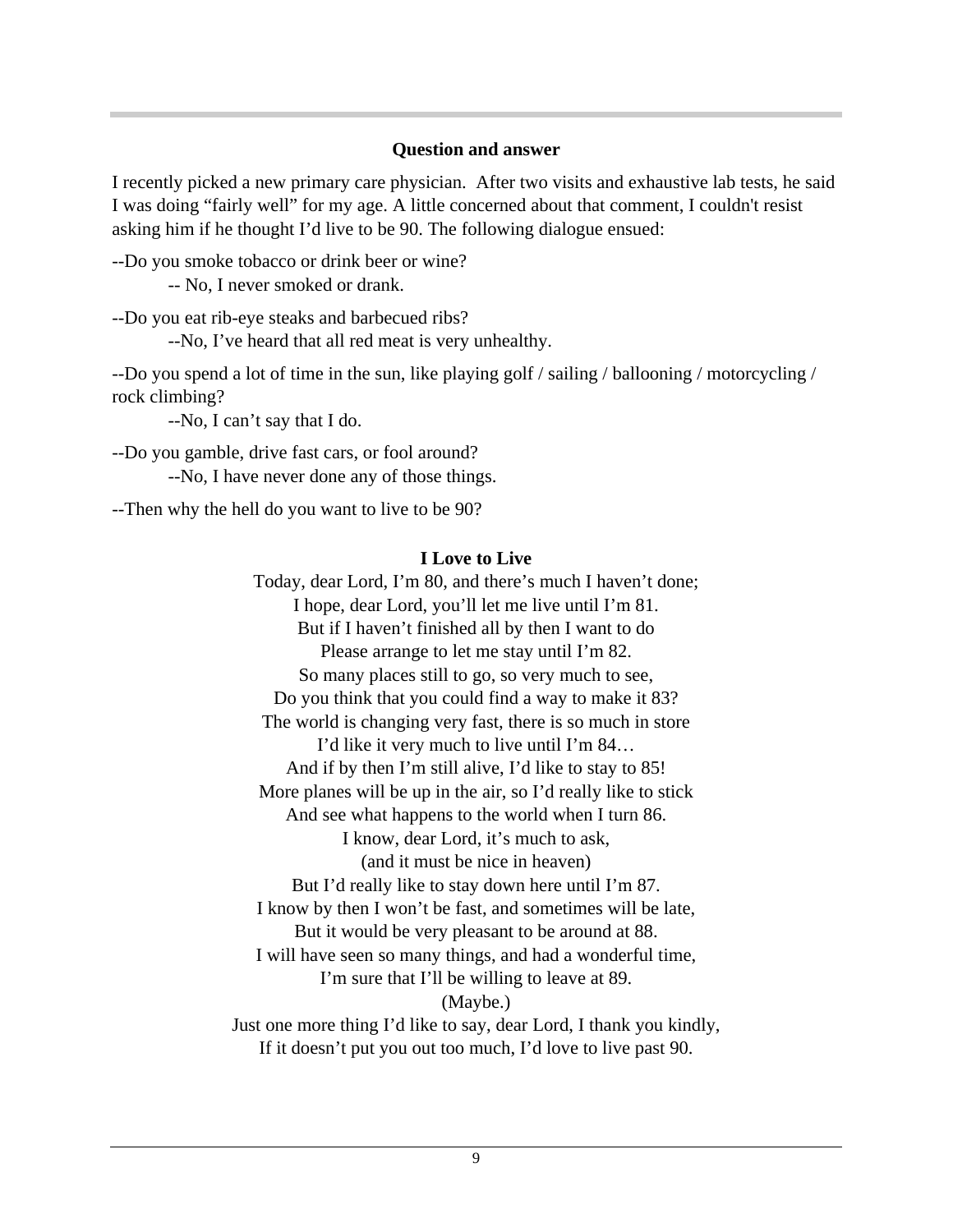## **Luncheon Logistics**

Thanks to Maxine Adams and Myrna Binnall, who have volunteered to help with luncheon registration. We could use additional volunteers. This need not be a lifetime commitment: If we can develop a cadre of folks willing to help, nobody would have to work more than once a year. If you are interested, just show up a little early and volunteer. (No experience necessary; a ready smile is the most important qualification for the job.)

## **Position of Activities Coordinator is still vacant**

We are still looking for someone to act as Activities Coordinator. For the most part, this involves negotiating the annual renewal of our contract with Spenger's plus working with the Spenger's staff and Treasurer Bud Larsh to coordinate the individual luncheons. Please see Sig Rogers or Gene Binnall if you are interested.

## **New-member introductory offer**

The Board has approved an introductory offer for new members: The organization will absorb the dues for the balance of the calendar year in which a new member joins. (This does not extend to the luncheon cost, however; the new member will still have to pay for those luncheons attended.) So if you know of former LB(N)Lers who have not yet joined Ex-Ls, you might suggest they give us a try while this munificent offer remains in effect.

## **The limp duck**

A woman brought a very limp duck into a veterinary surgeon After a brief examination, the vet shook his head sadly and said, "I'm so sorry; your pet has passed away." "How can you be so sure without any tests?", the owner protested. " He might just be in a coma or something." The vet rolled his eyes, turned around, left the room, and returned a few moments later with a black Labrador retriever.

As the duck's owner looked on in amazement, the dog stood on his hind legs, put his front paws on the examination table and sniffed the duck from top to bottom. He then looked at the vet with sad eyes and shook his head. The vet patted the dog and took it out and returned a few moments later with a beautiful cat. The cat jumped up on the table and also sniffed the bird from its beak to its tail and back again. The cat sat back on its haunches, shook its head, meowed softly, jumped down and strolled out of the room. The vet looked at the woman and said, "I'm sorry, but as I said, this is most definitely, 100% certifiably, a dead duck." Then the vet turned to his computer terminal, hit a few keys, and produced a bill, which he handed to the woman. "\$150!" she cried. "\$150 just to tell me my duck is dead?!!" The vet shrugged. "If you'd taken my word for it, the bill would have been \$20. But you wanted more tests, and with the lab report and the cat scan, it all adds up."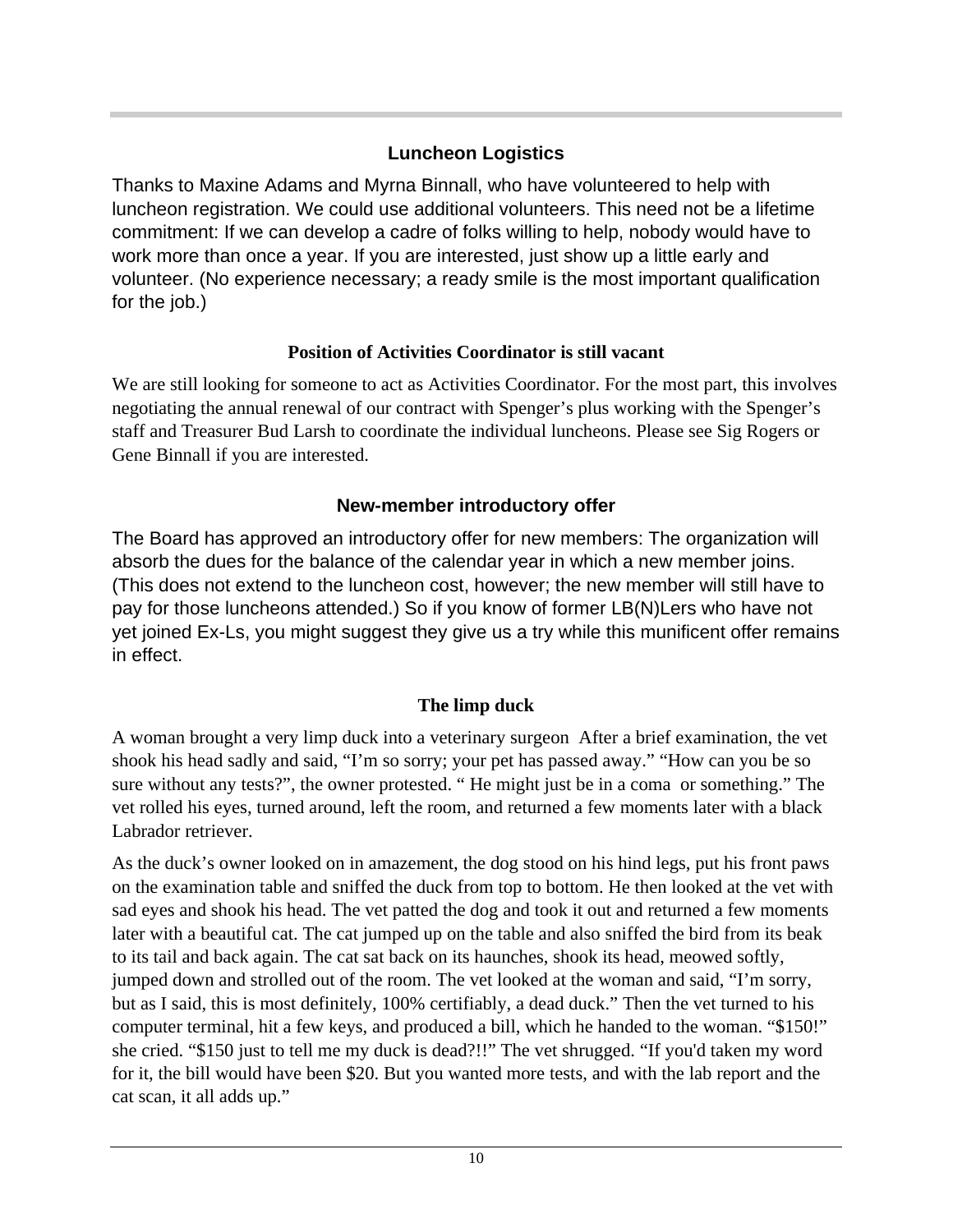| In Memoriam           |                        |  |
|-----------------------|------------------------|--|
| <b>Philip Abelson</b> | <b>Frank McClure</b>   |  |
| <b>Thomas Bowen</b>   | <b>Ed Pollack</b>      |  |
| <b>George Brecher</b> | <b>David Robinson</b>  |  |
| <b>James Cullen</b>   | Paul Silverman         |  |
| <b>James Handers</b>  | Will Siri              |  |
| <b>Gil Hartley</b>    | <b>Heimlich Summer</b> |  |
| <b>Howard Heath</b>   | <b>Sam Villa</b>       |  |
| <b>Ira Jones</b>      | <b>Ming Xie</b>        |  |
| <b>Spencer Knoll</b>  |                        |  |

**WELCOME NEW MEMBER Rich Arri**

**If you wish to join the Ex-Ls, please send the filled out form below, to Bud Larsh, Treasurer; 610 Devonwood; Hercules, CA 94547.**

If you have any questions, please call Bud Larsh, at 510-724-1202, or e-mail to AlmonLarsh2@juno.com.

|                                                                                                                    |                        | Year Retired: ______________ |  |
|--------------------------------------------------------------------------------------------------------------------|------------------------|------------------------------|--|
|                                                                                                                    |                        |                              |  |
| Phone: $\frac{1}{\sqrt{1-\frac{1}{2}} \cdot \frac{1}{2}}$                                                          |                        |                              |  |
| <b>SEE YOU AT THE NOVEMBER 18 LUNCHEON</b>                                                                         |                        |                              |  |
| To:<br><b>Bud Larsh</b><br><b>PO Box 5280</b><br>Hercules, CA 94547<br>Be sure to make reservations by November 12 |                        |                              |  |
|                                                                                                                    |                        |                              |  |
| I plan to attend the EX-Ls luncheon                                                                                | \$18                   | <b>PREPAID</b>               |  |
| I will bring guest(s). Name(s) of guest(s):                                                                        |                        |                              |  |
| Menu Choice(s): Beef __ Fish __                                                                                    | $Salad$ <sub>___</sub> |                              |  |
| Please make check payable to EX-Ls                                                                                 |                        | <b>Total Enclosed:</b>       |  |
|                                                                                                                    |                        |                              |  |